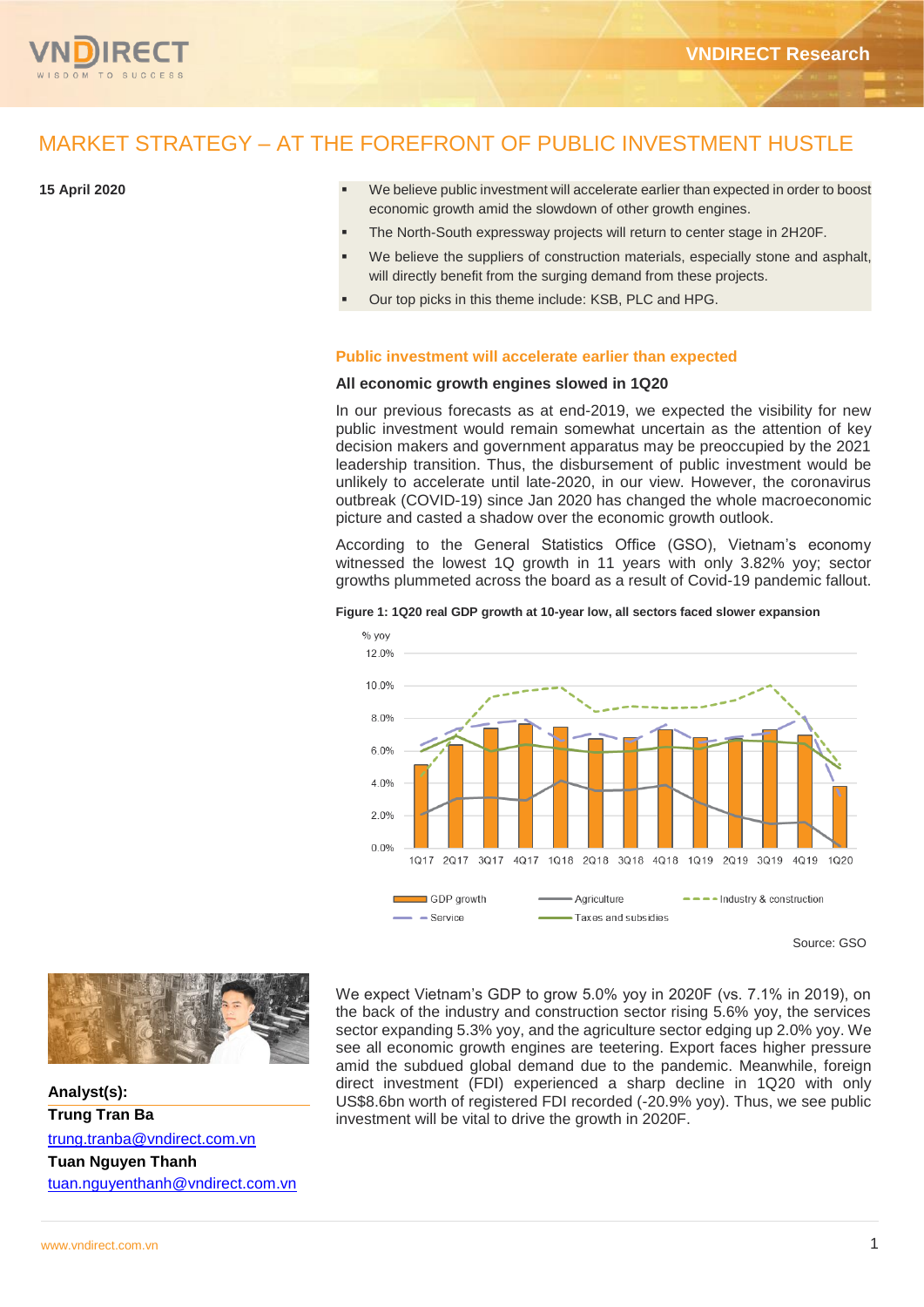# **Fiscal policy still has room to expand for further improvement in public investment**

The big gap between the data from the General Statistics Office (GSO) and the Ministry of Finance (MOF) in terms of actual expenditure on development investment in the past three years is worth noting. In 2019, GSO's preliminary data showed that public investment expenditure decreased by about 5.2% yoy and stood at only 57.5% of the annual plan. However, according to MOF, the estimated outturn of capital development expenditure was VND443.4tr, which is 3.3% higher than the annual plan; this number included the undisbursed amounts carried forward to 2020F. This signalled that the disbursement progress in public investment has still been sluggish and the actual budget deficit should be lower than the reported data.

# **Figure 2: Vietnam's State Budget Data (2017-2019E)**

| Unit: VND trillion                    | 2017       |                             |            | 2018           |            |                             | 2019       |            |           |            |
|---------------------------------------|------------|-----------------------------|------------|----------------|------------|-----------------------------|------------|------------|-----------|------------|
| Source                                | <b>MOF</b> | GSO                         | <b>MOF</b> | <b>MOF</b>     | <b>MOF</b> | GSO                         | <b>MOF</b> | <b>MOF</b> | GSO       | <b>MOF</b> |
| Type of data                          |            | Planned Estimated Estimated |            | Final accounts |            | Planned Estimated Estimated |            | Planned    | Estimated | Estimated* |
| Domestic revenue                      | 990.3      | 871.1                       | 1.032.2    | 1.039.2        | .099.3     | 1.012.3                     | 1.148.7    | 1.173.5    | 1.146.2   | 1,195.5    |
| Oil revenue                           | 38.3       | 43.5                        | 49.6       | 49.6           | 35.9       | 59.4                        | 66.0       | 44.6       | 53.3      | 46.8       |
| Trade revenue from im-ex activities   | 180.0      | 183.8                       | 197.9      | 197.3          | 179.0      | 195.9                       | 202.5      | 189.2      | 210.2     | 189.2      |
| <b>Total State Budget Revenue</b>     | 1,212.2    | 1,104.0                     | 1,287.6    | 1,293.6        | 1,319.2    | 1,272.5                     | 1,424.9    | 1.411.3    | 1,414.3   | 1,457.3    |
| Recurrent expenditure                 | 896.3      | 862.6                       | 906.0      | 881.7          | 940.7      | 874.5                       | 954.1      | 1.042.8    | 927.9     | 999.5      |
| Capital development expenditure       | 357.2      | 259.5                       | 365.5      | 372.8          | 399.7      | 260.2                       | 411.3      | 429.3      | 246.7     | 443.4      |
| Interest                              | 100.2      | 91.0                        | 98.9       | 97.7           | 113.8      | 102.2                       | 109.7      | 124.9      | 99.3      | 124.9      |
| <b>Total State Budget Expenditure</b> | 1.389.5    | 1.219.5                     | I.461.9    | 1.355.0        | .523.2     | 1.272.1                     | 1.616.4    | .633.3     | 1.316.4   | 1,666.8    |
| State Budget Surplus/Deficit          | (177.4)    | (115.5)                     | (174.3)    | (61.4)         | (204.0)    | 0.4                         | (191.5)    | (222.0)    | 97.9      | (209.5)    |

Sources: VNDIRECT RESEARCH, GSO, MOF; \*: full-year estimation

Additionally, the MOF reported that actual fiscal deficit declined from 3.5% of GDP to 2.7% of GDP in 2017, based on the slow disbursement of public investment; we project fiscal deficit at ~2.5% of GDP in 2018-19, which is lower than the preliminary estimate by the MOF. The lower fiscal deficit and robust economic growth have helped to reduce Vietnam's public debt from 61.3% of GDP in 2017 to an estimated 56.1% of GDP in 2019. According to the 2020- 22F budget proposal, public debt will be reduced further to 52.7% of GDP in 2022F.

#### **Figure 3: Budget deficit (2017-2022F) Figure 4: Public debt to GDP ratio has dropped in 2019E**



Estimated/planned budget deficit (MOF, %GDP) ■Actual/projected budget deficit (% GDP)\*



 Sources: VNDIRECT RESEARCH, MOF, \* Final account from MOF and our estimations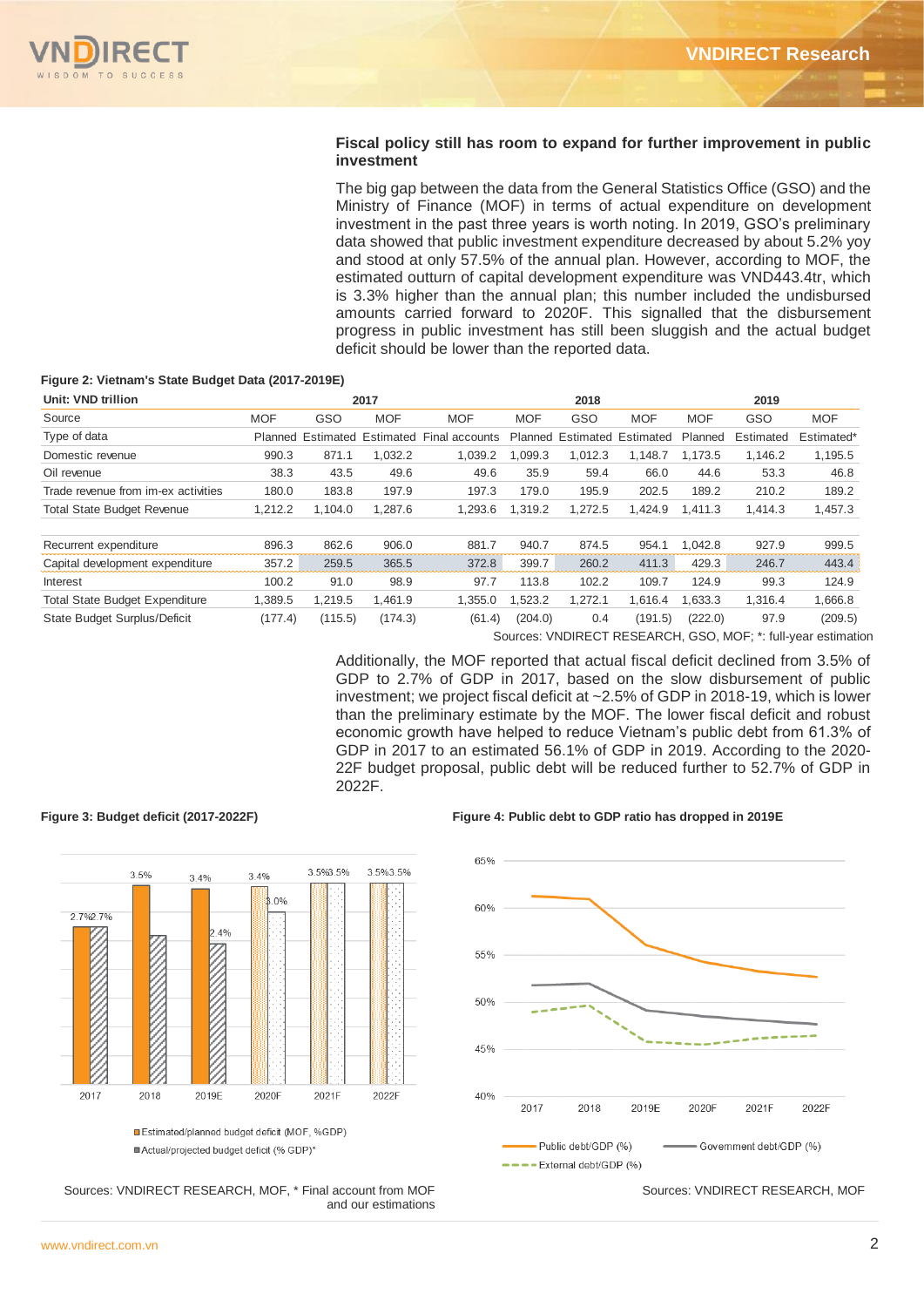

According to the 2020F Budget plan approved by the National Assembly in Nov 2019, expenditure for development investment is estimated at VND470.6bn (+6.1% yoy, ~6.9% of GDP). The government will boost its public investment expenditure by 8.2% in 2021-22F on top of the targeted 6.1% increase in 2020F. Net fiscal deficit will be allowed to widen to 3.5% of GDP in 2021-22F, expanding slightly from a projected 3.4% in 2020F. We expect that in the case the government manages to fully achieve 2020F guidance, it would contribute 0.42% pts to GDP growth this year.

The increase in public investment spending will focus on improving infrastructure conditions, particularly through a pipeline of mega projects.

#### **Figure 5: Major infrastructure projects in 2020-2026F**

|                                                                          | <b>Total investment</b> |       |                   |
|--------------------------------------------------------------------------|-------------------------|-------|-------------------|
| <b>Project</b>                                                           | (VND bn)                | Start | <b>Completion</b> |
| Metro 1 (Ben Thanh - Suoi Tien)                                          | 43,757                  | 2012  | 4Q21              |
| Metro 2 (Ben Thanh - Tham Luong)                                         | 47,800                  | 2021  | 2026              |
| HCM - Thu Dau Mot - Chon Thanh Highway                                   | 24,150                  |       | 2021-25           |
| HCM - Moc Bai Highway                                                    | 10.668                  | 2021  | 2026              |
| Parallel Road for 50 Route                                               | 3,816                   |       | 2021-25           |
| Belt Road 2                                                              | 6,500                   |       | 2021-25           |
| Belt Road 3                                                              | 19,871                  |       | 2022-25           |
| Soai Rap Dredging Project (Phase 3)                                      | 8,977                   |       | 2021-25           |
| The water environment improvement Project (Phase 2)                      | 11,282                  | 2015  | 2021              |
| Long Thanh International Airport                                         | 114,451                 | 2021  | 2025              |
| 11 sub-projects of the eastern section of the North-<br>South expressway | 101,218                 | 2020  | 2021-25           |

Sources: MINISTRY OF TRANSPORT

# **Strong messages delivered by the government in recent days**

The government is aggressively acting to accelerate the implementation of public investment. A decree on guiding the implementation of the amended Law on Public Investment has recently been issued on 6 Apr, which provides regulations on capital management, settlement and specific direction for individuals and organisations to prevent delays to public investment disbursement.

The Ministry of Transport requested the localities where 11 sub-projects of the North-South Expressway are implemented to focus on speeding up and handing over the ground in 2Q20F. Currently site clearance has been completed on 454km of the total 646km, or 70.3%. Meanwhile, Dong Nai province has now cleared 99% of the resettlement areas for Long Thanh airport project. The Prime Minister has instructed the province to disburse VND17,000bn of public investment this year to get the project started in 2021.

Disbursed state capital rose 16.4% yoy to VND59.5tr in 1Q20, equivalent to 13.2% of the full-year target (higher than the 11.2% rate seen in 1Q19). This is signaling that public investment will get back to center stage earlier than our expectation.

# **PPP projects of the North-South Expressway will take the spotlight**

On 7 Apr, the Prime Minister approved to change the financing format of eight sub-projects under the Eastern North-South Expressway project to public investment from public-private partnership (PPP), and assigned relevant ministries to quickly complete the adjustment procedures for submitting to the National Assembly. Therefore, all 11 sub-projects of the North-South expressway, which require a total investment of VND101.2tr, are now public investment projects.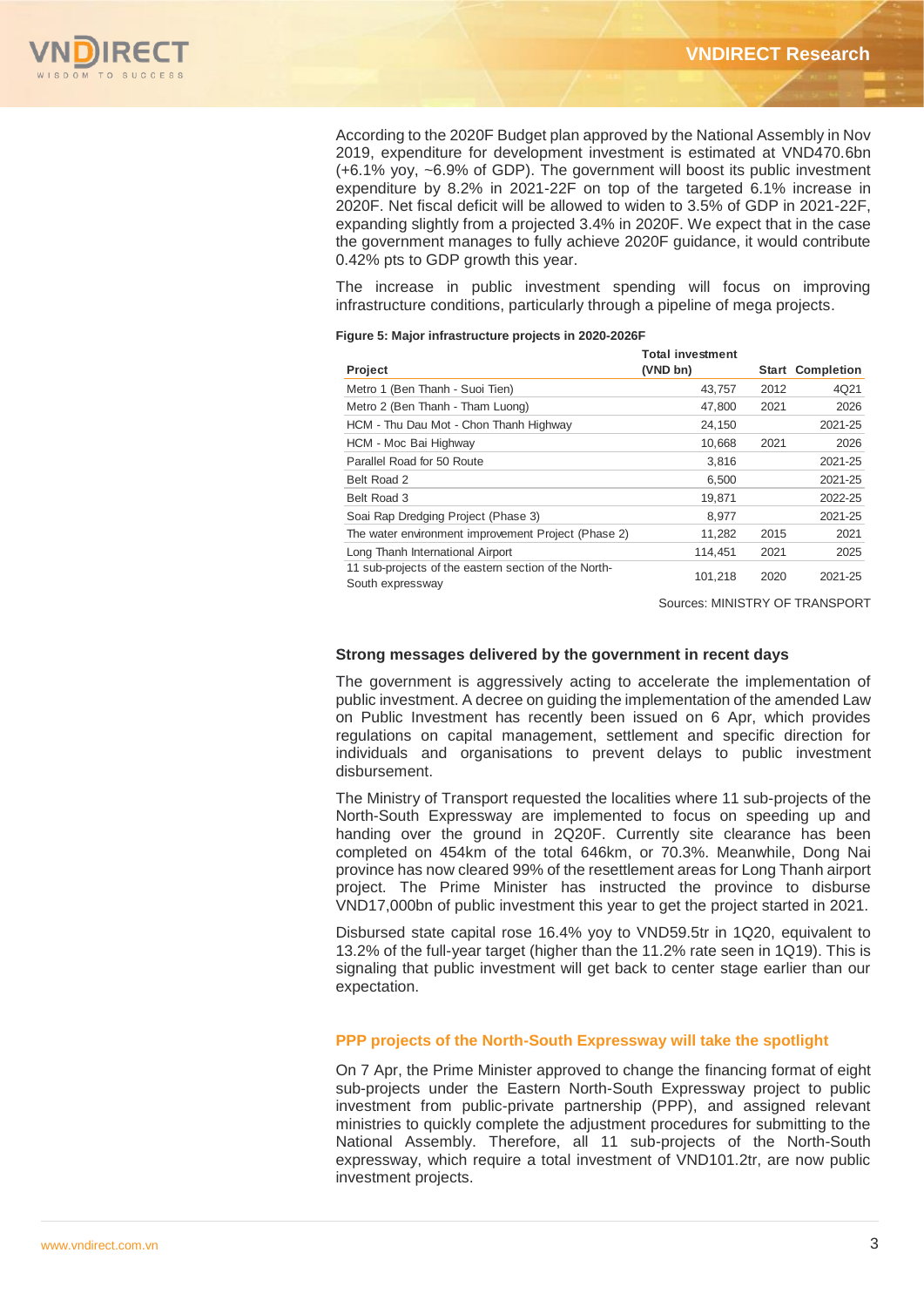

Similarly, the My Thuan - Can Tho expressway will be converted to public investment project and will apply the same mechanism as the North-South expressway project.

With the financing format conversion, the government wants to get these projects started right in 3Q20F, instead of 1Q21F as we previously expected.

#### **Figure 6: 11 sub-projects of the Eastern section of the North-South expressway and My Thuan – Can Tho expressway**

| Expressway                     | Total investment (VNDbn) Length of the route (km) Starting time |     |      |
|--------------------------------|-----------------------------------------------------------------|-----|------|
| Cao Bo - Mai Son               | 1.607                                                           | 15  | 4Q19 |
| Cam Lo - La Son                | 7,690                                                           | 93  | 1Q20 |
| My Thuan Bridge 2              | 5,003                                                           | 7   | 1Q20 |
| Mai Son - National Highway 45  | 12,918                                                          | 63  | 3Q20 |
| National Highway 45 - Nghi Son | 6,333                                                           | 43  | 3Q20 |
| Phan Thiet - Dau Giay          | 14,359                                                          | 99  | 3Q20 |
| Dien Chau - Bai Vot            | 13,338                                                          | 50  | 3Q20 |
| Nha Trang - Cam Lam            | 5,058                                                           | 29  | 3Q20 |
| Cam Lam - Vinh Hao             | 13.687                                                          | 91  | 3Q20 |
| Vinh Hao - Phan Thiet          | 12.844                                                          | 106 | 3Q20 |
| Nghi Son - Dien Chau           | 8,381                                                           | 50  | 3Q20 |
| Total                          | 101,218                                                         | 646 |      |
| My Thuan - Can Tho             | 4,758                                                           | 23  | 3Q20 |
|                                |                                                                 |     |      |

Source: MINISTRY OF TRANSPORT

We estimate the cost structure of Vietnam's infrastructure projects, based on 1) the calculation methodology for the construction cost specified in Circular No. 09/2019/TT-BXD (26 Dec 2019) of the Ministry of Construction; and 2) the cost structure of Vietnam's expressway projects implemented in 2015-18. Details are presented in Figure 7 and Figure 8.

Under our base scenario, about 40% of public investment will be disbursed at My Thuan – Can Tho expressway and 11 North-South expressway projects in 2020F, and construction will require VND8.9tr worth of asphalt, VND7.6tr of steel and VND3.8tr of cement. Besides, we see construction stone supply will see the biggest impact as the demand from these projects is equivalent to 30- 35% of the licensed mining capacity of listed companies in the construction area. In addition, to complete 100% of these projects, we expect the costs for asphalt, construction steel and cement to reach VND22.3tr, VND19.1tr and VND9.5tr, respectively.

**Figure 7: Cost structure estimates for Vietnam's expressway projects Figure 8: Construction material estimates for Vietnam's** 

8%

10%

15%





- Materials - Equipment - Labor - Contingency - Compensation - Others

60%

Source: VNDIRECT RESEARCH Source: VNDIRECT RESEARCH

Asphalt Construction steel Cement Construction stone Others

Sub-projects under the PPP format will need to go through the procurement process which would last at least six months. In case of successful bidding, most of the investment will be funded by banks. This stage contains many risks as domestic banks are currently reducing the proportion of short-term capital used for medium- and long-term loans, especially restricting credit additions for infrastructure projects. Therefore, under this scheme, construction could only start in 1Q21F at the earliest.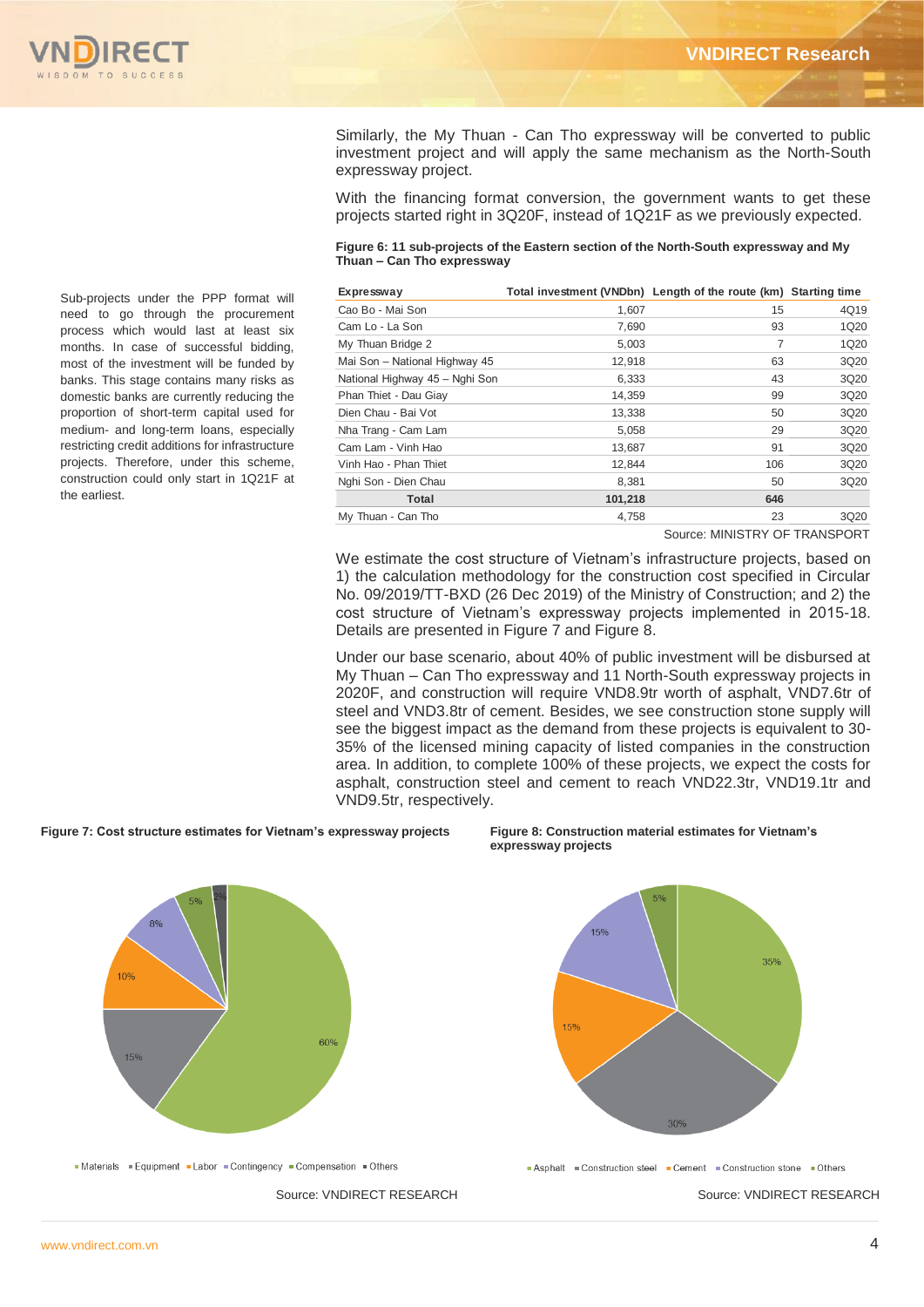

# **We believe construction material sectors are broad plays in this theme**

**Figure 9: Summary of our assessment to derive the "highly potential" sub-sectors among the construction material industries, which could benefit from North-South Expressway projects**

|                                                                                                                                                    | <b>Construction</b><br>steel | <b>Cement</b> | <b>Construction</b><br>stone                                    | <b>Asphalt</b> |
|----------------------------------------------------------------------------------------------------------------------------------------------------|------------------------------|---------------|-----------------------------------------------------------------|----------------|
| How is the situation of supply and demand in the sector in 2019?                                                                                   |                              |               |                                                                 |                |
| How is the designed capacity expected to increase in 2020F?                                                                                        |                              |               |                                                                 |                |
| How is the distance of the supplier to the North-South expressway<br>projects to be implemented in 2020F?                                          |                              |               |                                                                 |                |
| How does the demand for raw materials from the North-South<br>expressway projects compare to the production scale of the whole<br>sector in 2020F? |                              |               |                                                                 |                |
| <b>Overall attractiveness rating</b>                                                                                                               |                              |               |                                                                 |                |
| Notable stocks                                                                                                                                     | <b>HPG</b>                   | HT1, BCC      | <b>KSB, DHA</b>                                                 | <b>PLC</b>     |
|                                                                                                                                                    |                              |               | NOTE: $\bullet$ = "Highly favourable": $\circ$ = "Unfavourable" |                |

Source: VNDIRECT RESEARCH

# **Construction stone: Highly favourable**

Due to the industry characteristics, transportation costs often account for a large proportion in the production cost of construction stone. Depending on the distance and type of transportation, the price of stone delivered to the work site may be double the gate price at the mine.

The Ministry of Construction has asked 13 provinces where the expressways pass through to create favourable conditions for investors and construction contractors to exploit local raw materials, thereby reducing the time of construction and transport costs.

We believe that the quarries of listed companies located near expressway projects will be prioritised for the supply given the advantages and product quality of these large companies.

### **Figure 10: Quarries of listed construction stone companies**

| Company Quarry |                    | <b>District</b> | Province          | Licensed mining<br>capacity (m3/year)                                                                                                                                        | Exploitation<br>period |
|----------------|--------------------|-----------------|-------------------|------------------------------------------------------------------------------------------------------------------------------------------------------------------------------|------------------------|
|                | Tan Dong Hiep (*)  | Di An           | <b>Binh Duong</b> | 2,341,858                                                                                                                                                                    | $Dec-19$               |
|                | Tan My             | Bac Tan Uyen    | <b>Binh Duong</b> | 1,500,000                                                                                                                                                                    | Aug-29                 |
| <b>KSB</b>     | Phuoc Vinh         | Phu Giao        | <b>Binh Duong</b> | 1,200,000                                                                                                                                                                    | $Jan-23$               |
|                | Thien Tan 7        | Vinh Cuu        | Dong Nai          | 280.000                                                                                                                                                                      | Jan-35                 |
|                | Go Truong          | Tinh Gia        | Thanh Hoa         | 180,000                                                                                                                                                                      | Jan-45                 |
|                | <b>Bai Giang</b>   | Nghi Loc        | Nghe An           | 150,000                                                                                                                                                                      | Aug-43                 |
| C32            | Tan Dong Hiep (*)  | Di An           | <b>Binh Duong</b> | 762,738                                                                                                                                                                      | $Dec-19$               |
|                | Tan My $(**)$      | Bac Tan Uyen    | <b>Binh Duong</b> | 1,000,000                                                                                                                                                                    | $Dec-25$               |
|                | Thach Phu 2        | Vinh Cuu        | Dong Nai          | 818,000                                                                                                                                                                      | Sep-26                 |
| <b>DHA</b>     | Tan Cang 3         | Bien Hoa        | Dong Nai          | 490.000                                                                                                                                                                      | Mar-37                 |
|                | Nui Gio            | Hon Quan        | <b>Binh Phuoc</b> | 300,000                                                                                                                                                                      | Aug-38                 |
| <b>NNC</b>     | Nui Nho (*)        | Di An           | <b>Binh Duong</b> | 2.000.000                                                                                                                                                                    | $Dec-19$               |
|                | Mui Tau            | Tan Lap         | <b>Binh Phuoc</b> | 1.000.000                                                                                                                                                                    | Jan-42                 |
|                | Thach Phu 1        | Vinh Cuu        | Dong Nai          | 1.800.000                                                                                                                                                                    | Feb-23                 |
| <b>VLB</b>     | Thien Tan 2        | Vinh Cuu        | Dong Nai          | 1.800.000                                                                                                                                                                    | N/A                    |
|                | Solku <sub>2</sub> | Thong Nhat      | Dong Nai          | 400.000                                                                                                                                                                      | N/A                    |
|                | Tan Cang 1         | <b>Bien Hoa</b> | Dong Nai          | 1.500.000                                                                                                                                                                    | N/A                    |
| <b>DND</b>     | Tan Cang 5         | Bien Hoa        | Dong Nai          | 1.000.000                                                                                                                                                                    | $Jan-23$               |
|                | Thien Tan          | Vinh Cuu        | Dong Nai          | 354,000                                                                                                                                                                      | Jan-26                 |
| <b>CTI</b>     | Tan Cang 8         | Bien Hoa        | Dong Nai          | 1,000,000                                                                                                                                                                    | $Dec-35$               |
|                |                    |                 |                   | ) Clusters have expired, but can still be exploited in the reconstituted period for 1-2 years<br>*) Tan My mine is owned by Mien Dong (HOSE: MDG) – C32's associated company |                        |
|                |                    |                 |                   | Source: VNDIRECT RESEARCH, COMPANY REPORTS                                                                                                                                   |                        |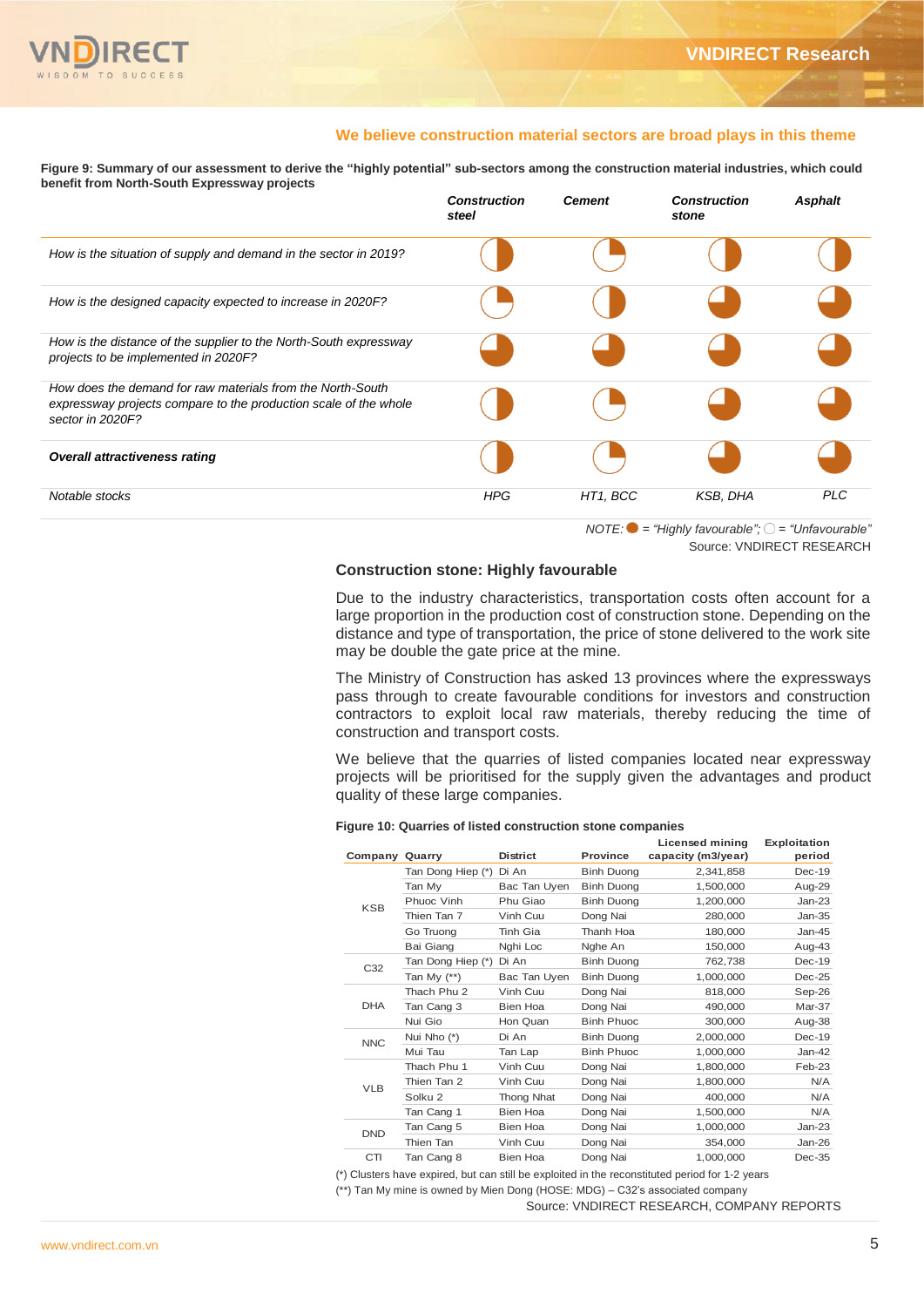

Four quarry clusters (including: Solku, Thien Tan, Thach Phu and Tan Cang) in Dong Nai province are in favourable locations to provide construction stone for Phan Thiet - Dau Giay expressway project - the prioritized one among 11 North-South expressway projects.

In addition, the My Thuan-Can Tho expressway project will also have to source stones from mines in the southeast region, due to the negligible stone reserves in the Mekong Delta region (details in Figure 11). Especially, due to the soft ground of the delta, this expressway project will need more stone than other areas.



**Figure 11: Negligible construction stone reserves in the Mekong Delta region**

Source: VNDIRECT RESEARCH, DEPARTMENT OF SURVEYING & MAPPING

The two projects will need 6-7m tonnes of construction stone, equivalent to 30- 35% of the licensed mining capacity of listed companies, according to our estimates.

KSB's two quarries (Bai Giang and Go Truong) are also conveniently located to supply stone to the expressway projects in the provinces of Nghe An and Thanh Hoa.

We believe **KSB** and **DHA** are two best players in the construction stone sector, as they own many quarries in convenient locations, with large mining capacity and long mining time horizon. KSB is also aiming to M&A with Bien Hoa Building Materials Production And Construction (UpCom: VLB) (expected in 2Q20F), thereby becoming the Vietnam's largest stone miner, raising its capacity to 8.8m tonnes of construction stone p.a. Meanwhile, DHA is among the companies with the highest profit margins in the industry, who also maintains a positive profit growth in recent years, has no debt and maintains regular dividend payments.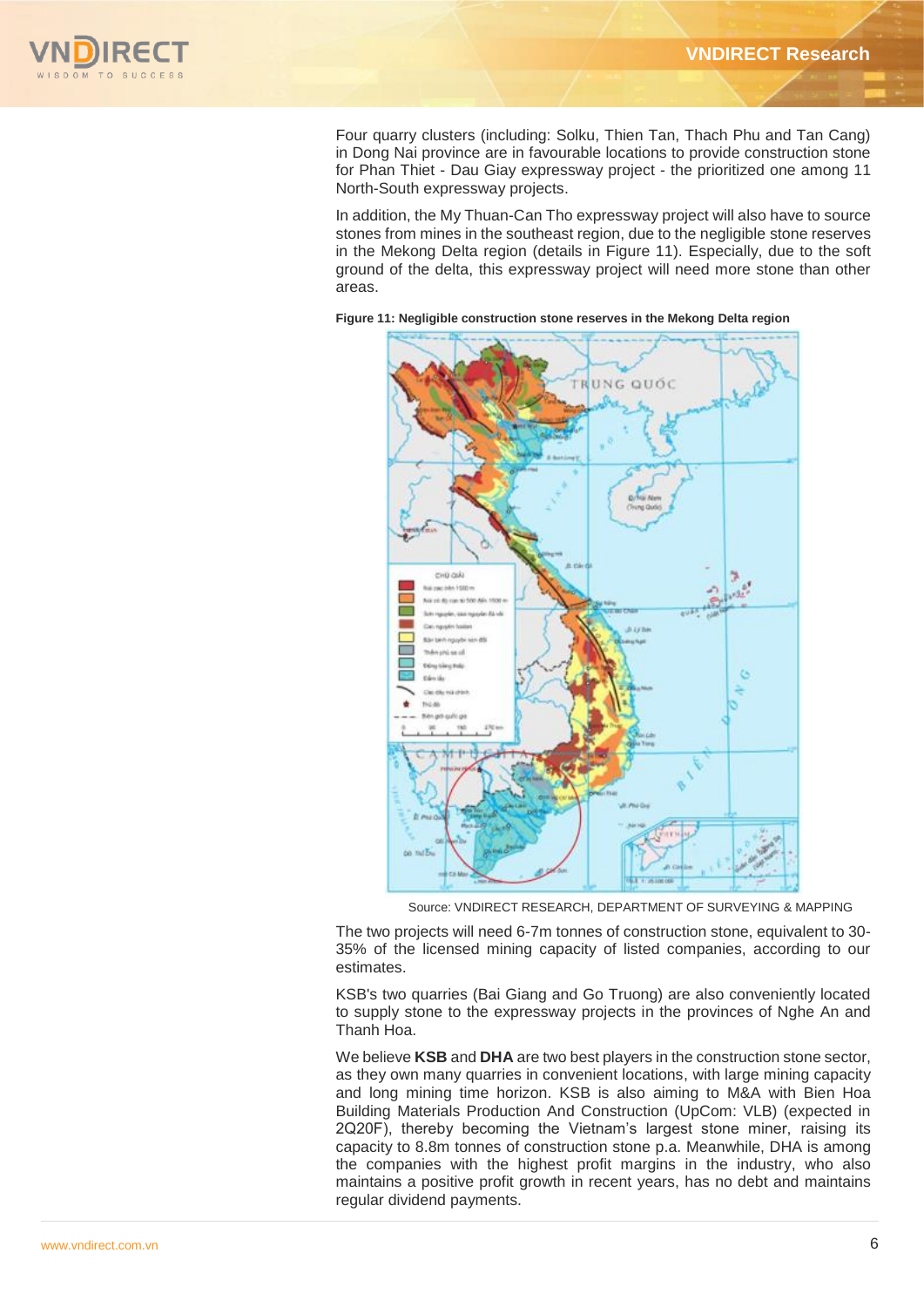n Chau - Rai Vot

al Road 5 - Nghi Son

 $\mathbf{e}_i$  .

Hoang<sup>'</sup>Sa Islands

 $43$ 

Cam Lo - La So

 $\frac{93}{1}$ 

 $50\,$ 



**Figure 12: Locations of construction stone quarries and the southern section of the North-South expressway** 



**section of the North-South expressway** .<br>Jai Son – National Road 45  $rac{63}{2}$ io Bo - Mai S NAM DINH  $\frac{15}{2}$ THANH HO

**Figure 13: Locations of construction stone quarries and the northern** 



We believe that the business results of companies in this industry will greatly benefit from the disbursement of government infrastructure projects. In addition, lower oil prices could translate into higher margins for asphalt companies in 2020F.

OLIANG TR

HUE

Investors should keep an eye on **PLC,** a subsidiary of Petrolimex Group (HOSE: PLX), which is the only listed asphalt company and currently accounting for about 30% of the domestic market share of the material.

PLC's asphalt revenue reached a high level during FY2014-15, when disbursement of public transportation investment grew strongly. Low infrastructure spending in FY2016-19 was attributed to a strained government budget and cooling private investment in BOT projects, resulting in a ~50% decline in PLC's asphalt revenues from those in FY2014-15.



Source: VNDIRECT RESEARCH, MOT, VNEXPRESS Source: VNDIRECT RESEARCH, MOT, VNEXPRESS

Go Truong quarry

2 Bai Giang quarry

on - Di  $50$ 

NGHE AN

HA TINH



Source: VNDIRECT RESEARCH, COMPANY REPORT

# **Construction steel: Favourable**

Vietnam's construction steel industry is currently facing oversupply, and the whole industry operated at about 80% of its designed capacity at end-2019.

Most of the input materials for the steel industry (iron ore, coking coal, scrap steel) are imported. Therefore, when exporting countries impose lockdowns due to the Covid-19 pandemic, companies in the industry face the risk of unstable supply. However, many other countries can supply these raw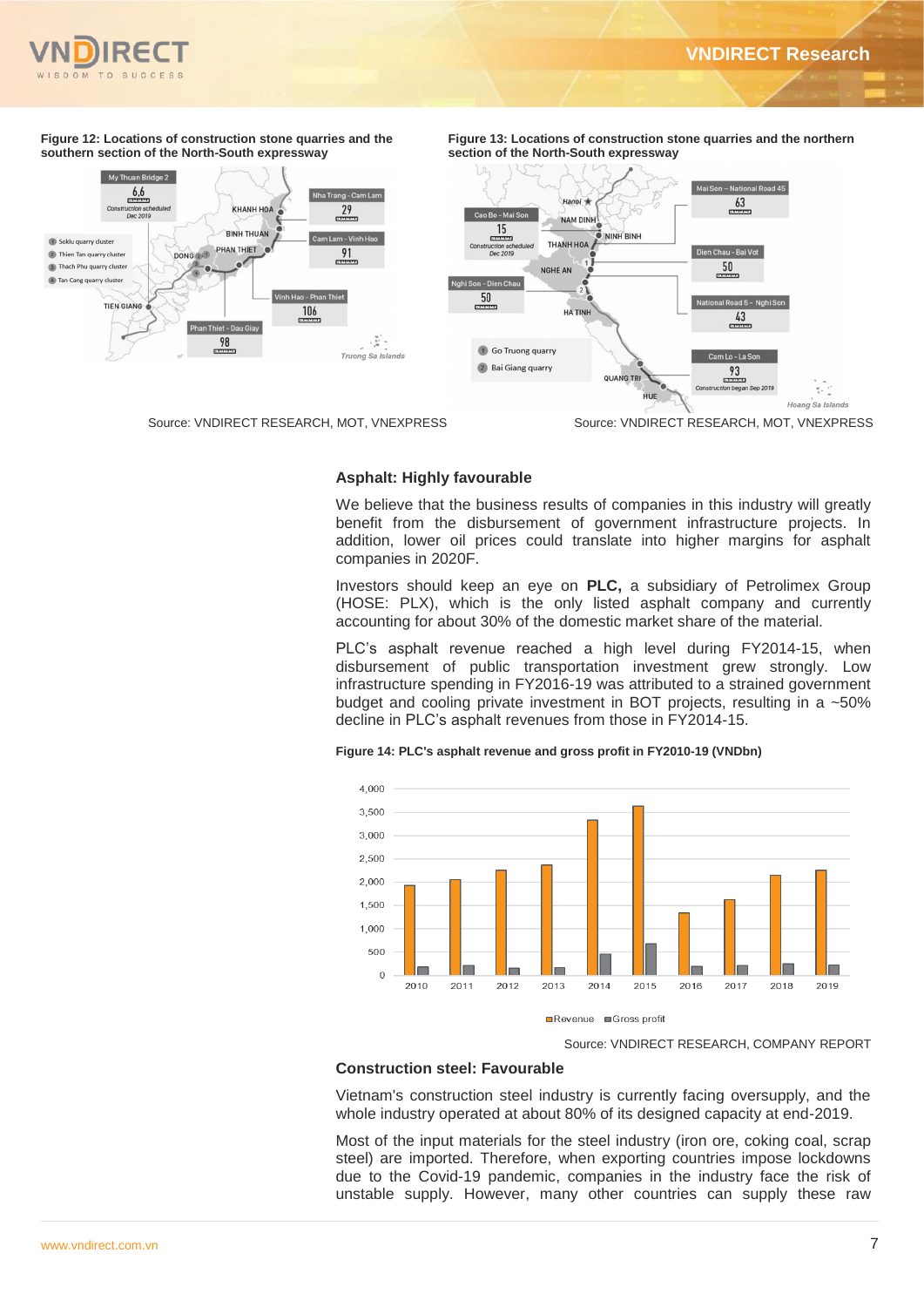

materials, thus Vietnamese companies can redirect their imports. In addition, they always have contingency plans, involving the stockup of raw materials for three to six months to ensure smooth operation.

We estimate the 11 North-South Expressway projects starting construction in 3Q20F will add about 6.2% to current construction steel demand. The additional demand will thus slightly reduce the competitive pressure in the industry, especially when capacity is expected to increase approx. 15% this year, according to our estimates.

We prefer **HPG** in this sector. We believe Dung Quat Steel Complex (DQSC) will be a game changer for HPG and the entire domestic steel market. When the two phases of Dung Quat Steel Complex are completed, HPG will shorten the delivery time to Vietnam's southern region to three days from seven days, which could help the company achieve its 35-40% market share target in the Southern region (from 13.8% in 2019).

# **Cement: Low favourable**

After a period of massive expansion, Vietnam's cement industry started to face oversupply from 2009, resulting in increasing competition in the industry. In 2018, Vietnam officially became the world's No. 1 cement exporter.

According to the Vietnam Cement Association (VNCA), Vietnam's cement sales volume reached 99m tonnes in 2019, of which nearly 65m tonnes were domestic consumption, while 34m tonnes (equivalent to 34% of total sales volume) were exported.

We estimate the 11 North-South Expressway projects starting construction in 3Q20F will add only ~2.6% to current cement demand. Other projects in the government's 2020F public investment disbursement plan will further support the demand. However, we assess that this positive impact will not be too big a push for the industry, especially when two major export markets, the Philippines and Bangladesh (accounting for a combined 25.9% of Vietnam's export volume and making up 8.8% of total sales volume in FY19) have started imposing selfdefence tariffs from 2H19.

We prefer **HT1** and **BCC** for the consistent improvement of their core business results on the back of healthy sales volume growth, lower interest expenses and FX risks. Specifically, HT1 is the largest cement manufacturer in the Southern region, owning the majority of local limestone mines (which is scarce in the region).



**Figure 15: Estimated additional demand for materials from six expressway projects to be implemented in 2020F**

Source: VNDIRECT RESEARCH, VSA, VNCA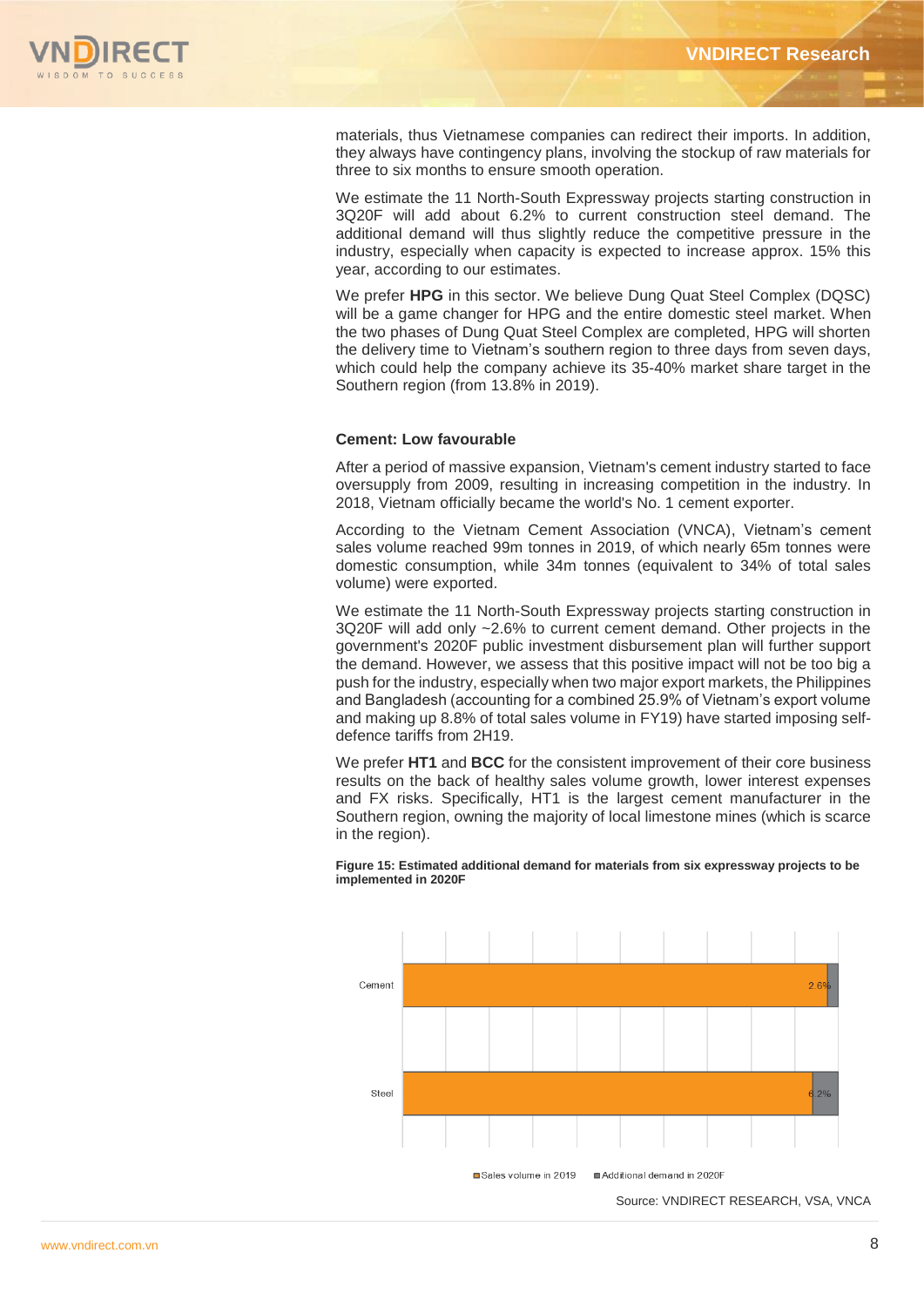

# **Figure 16: Financial ratios of mentioned companies (Data as at 14 Apr 2020)**

|                                       |               | <b>Share</b> | <b>Market</b>     | <b>FY19</b> |                                                      |         |       |       |     |        |
|---------------------------------------|---------------|--------------|-------------------|-------------|------------------------------------------------------|---------|-------|-------|-----|--------|
|                                       |               | price        | Cap (US\$ revenue |             | FY19 NPAT Dividend FY19 ROE FY19 ROA TTM P/E Current |         |       |       |     |        |
| <b>Company Name</b>                   | Ticker        | (VND)        | m)                |             | growth $(\%)$ growth $(\%)$ yield $(\%)$ $(\%)$      |         |       | (%)   | (x) | P/B(x) |
| Hoa Phat Group JSC                    | <b>HPG VN</b> | 19.950       | 2,374.3           | 14.0%       | $-11.9%$                                             | $0.0\%$ | 17.0% | 8.4%  | 7.3 | 1.2    |
| Ha Tien 1 Cement JSC                  | HT1 VN        | 12.100       | 199.0             | 5.5%        | 15.5%                                                | $0.0\%$ | 14.1% | 7.1%  | 6.2 | 0.9    |
| <b>Bim Son Cement JSC</b>             | BCC VN        | 6.400        | 31.3              | 4.0%        | 39.4%                                                | 0.0%    | 6.7%  | 2.9%  | 5.4 | 0.3    |
| Binh Duong Mineral & Construction JSC | KSB VN        | 14.650       | 33.8              | 12.4%       | 0.9%                                                 | $0.0\%$ | 28.6% | 9.6%  | 2.5 | 0.6    |
| Hoa An JSC                            | DHA VN        | 27.800       | 17.6              | 11.3%       | 1.5%                                                 | 12.6%   | 17.6% | 16.1% | 6.2 | 1.1    |
| Petrolimex Petrochemical Corp - JSC   | <b>PLC VN</b> | 12.800       | 44.6              | $-4.3%$     | $-4.1%$                                              | 12.5%   | 11.0% | 3.1%  | 7.1 | 0.8    |
|                                       |               |              |                   |             |                                                      |         |       |       |     |        |

Source: VNDIRECT RESEARCH, BLOOMBERG